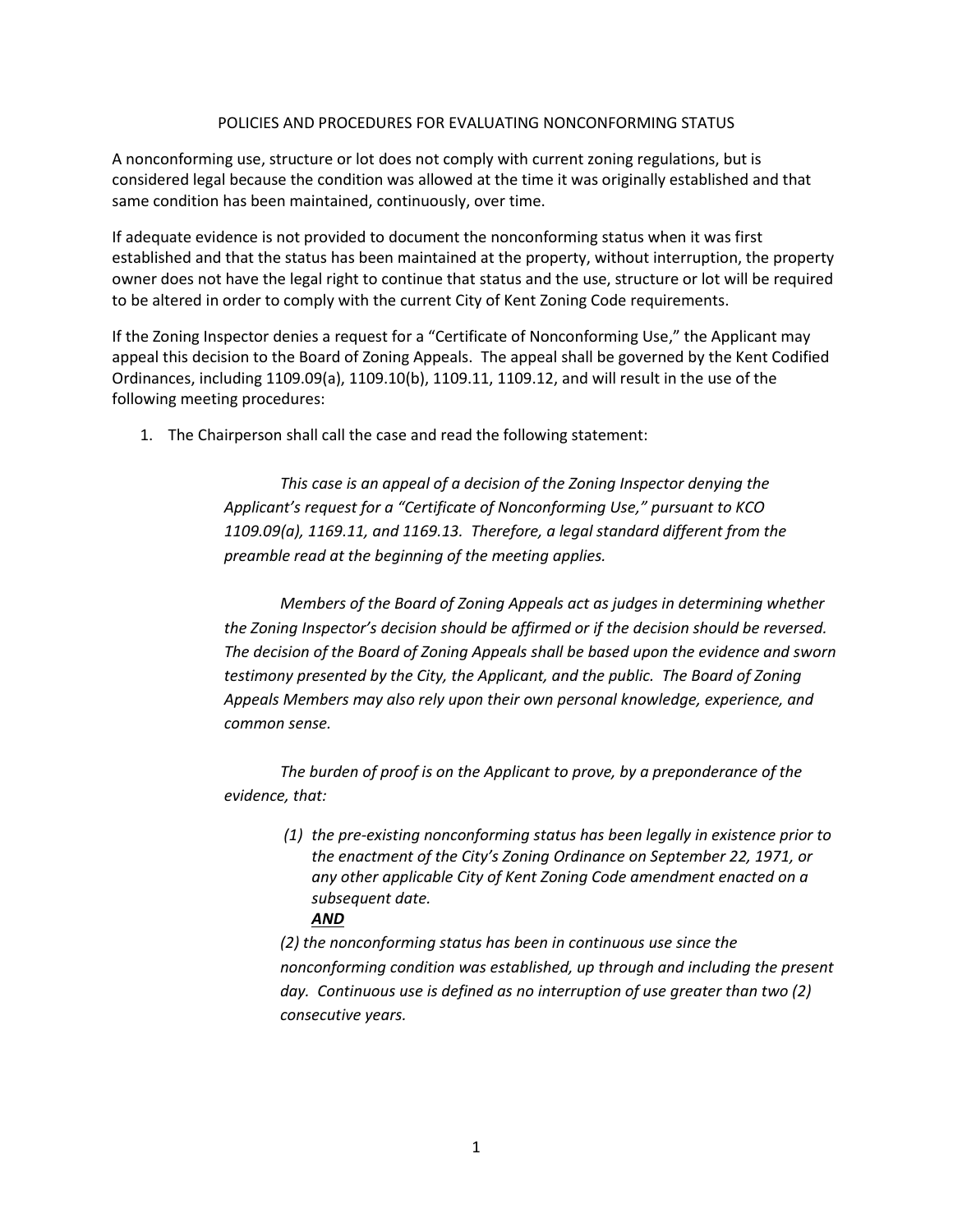*At the conclusion of the presentation of evidence and after a discussion amongst the Board Members, the Board of Zoning Appeals shall entertain motions and take a vote.* 

*Any party or individual considering an appeal of the decision of the Board of Zoning Appeals is advised to seek private legal counsel.* 

- 2. The Chairperson shall make certain that all prospective speakers (witnesses) are under oath.
- 3. The Chairperson shall invite the City of Kent representative(s) to present to the Board of Zoning Appeals the facts and evidence relied upon by the Zoning Inspector in denying the Applicant a "Certificate of Nonconforming Use."
- 4. The Chairperson shall invite the Applicant (or the Applicant's representative) to present to the Board of Zoning Appeals the facts and evidence the Applicant believes will convince the Board of Zoning Appeals to overturn the Zoning Inspector's decision.
- 5. The Chairperson shall invite the City of Kent's representative(s) to rebut the Applicant's case.
- 6. The Chairperson shall open the topic to public comment.
- 7. The Chairperson shall close the topic to public comment.
- 8. The Chairperson shall invite the Board Members to discuss the case.
	- a. The Chairperson shall ensure that the discussion continues to focus only on relevant criteria. Relevant criteria is any evidence that supports or disproves the Applicant's claim that the pre-existing use was legal at the time it was established AND the nonconforming use has been in continuous use since the nonconforming use was established as a legal use up through and including the present day*.* Continuous is defined as no interruption of use greater than two (2) consecutive years.
- 9. Forms of documentation to be considered as evidence the nonconforming use was allowed when the nonconforming use was established *AND* the use was continuous includes, but is not limited to:
	- a. Building permits;
	- b. Income tax records;
	- c. Rent payment receipts;
	- d. Insurance policies for the property;
	- e. Dated aerial photos